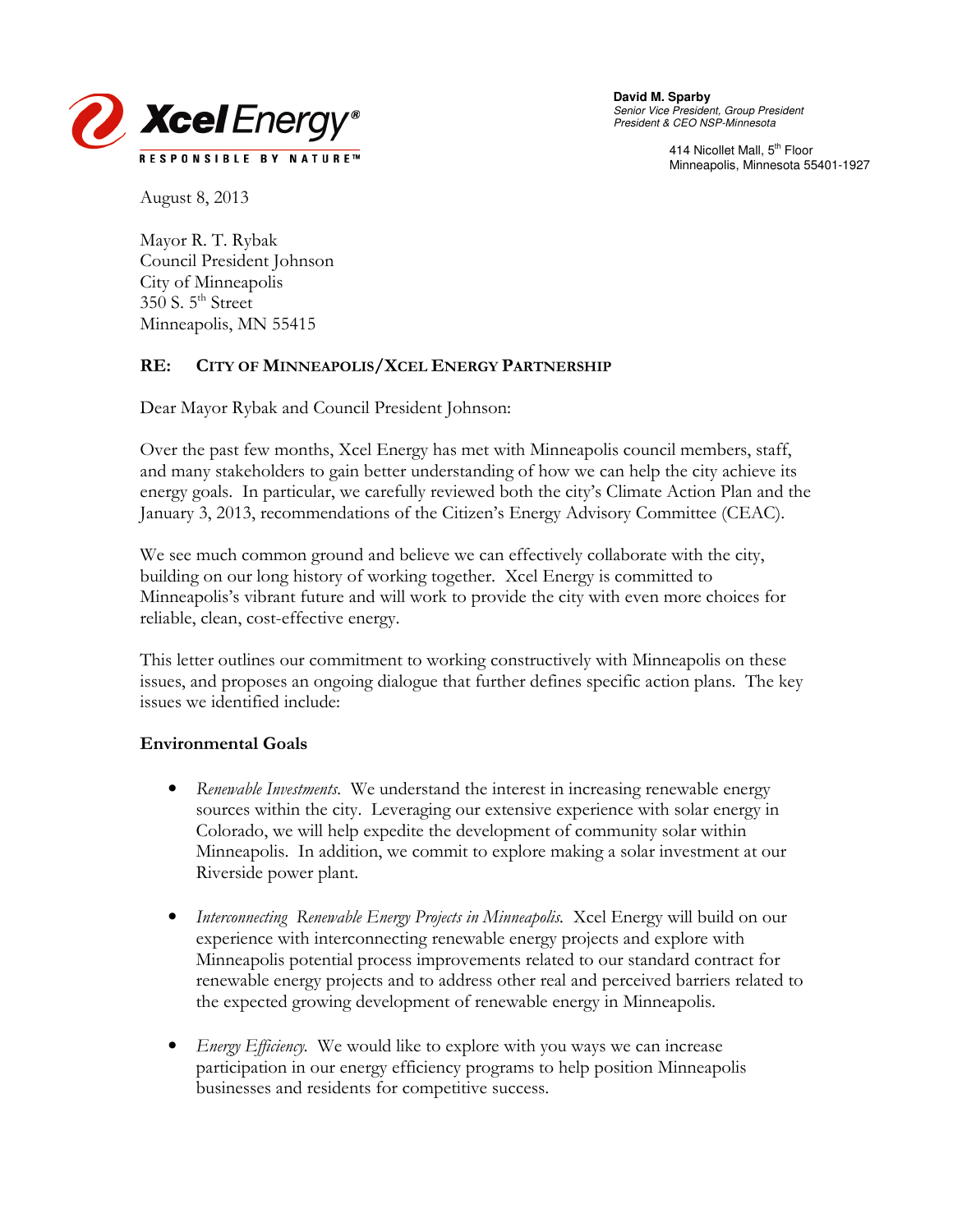These commitments will represent an important step in achieving the Climate Action Plan goal of increasing local renewable energy and relate to CEAC recommendation #5.

# Reliability

- Reliability Reporting. We understand the city's interest in gaining a better understanding of energy issues and our performance. To that end, we commit to provide reports regarding city-specific service reliability and to work with you on the format and frequency of that reporting. Because our information systems do not organize reliability information by city, we will need to work jointly with the city to develop a method of producing this information in a manner that is feasible for Xcel Energy and usable for the city.
- *System Investments*. We likewise understand the interest in ensuring a robust grid that is poised for future development and growth, as well as potential future energy sources. We propose to provide on an annual basis our plans for investments in the Minneapolis grid to both ensure reliable service and evolve to meet future needs, including more distributed generation and smart-grid features.
- Service Quality. We propose to meet with you annually to review the reliability performance of our service within Minneapolis and planned investments in our system within Minneapolis. These reviews will include information and assessment of more localized areas experiencing higher-than-normal outage levels and our plans for addressing them.

These commitments relate to CEAC recommendations #7, 8, 10 and 11.

## On-going Dialogue

- *Working Group.* We propose to form a joint Xcel Energy Minneapolis Sustainability Working Group to develop specific implementation plans related to the city's Climate Action Plan and other sustainability initiatives. The city's Climate Action Plan includes a goal of reducing carbon emissions 30 percent by 2025, the current goal established by state law. We can help the city achieve or exceed its goal, given our commitment to reduce carbon emissions 30 percent by 2020.
- Other Issues and Initiatives. We are interested in developing more service offerings for customers, including options for obtaining additional renewable energy, and welcome your input to the design of these offerings. For example, we will explore with Minneapolis the potential to link renewable energy and energy efficiency to city infrastructure such as the Xcel Energy-owned street lights. Another area of mutual interest is energy usage data and the associated privacy needs and concerns. We support the city's participation in the working group in the Minnesota Public Utilities Commission docket on this issue and look forward to a productive engagement with the city and other interested parties. We know you have interests in other issues that